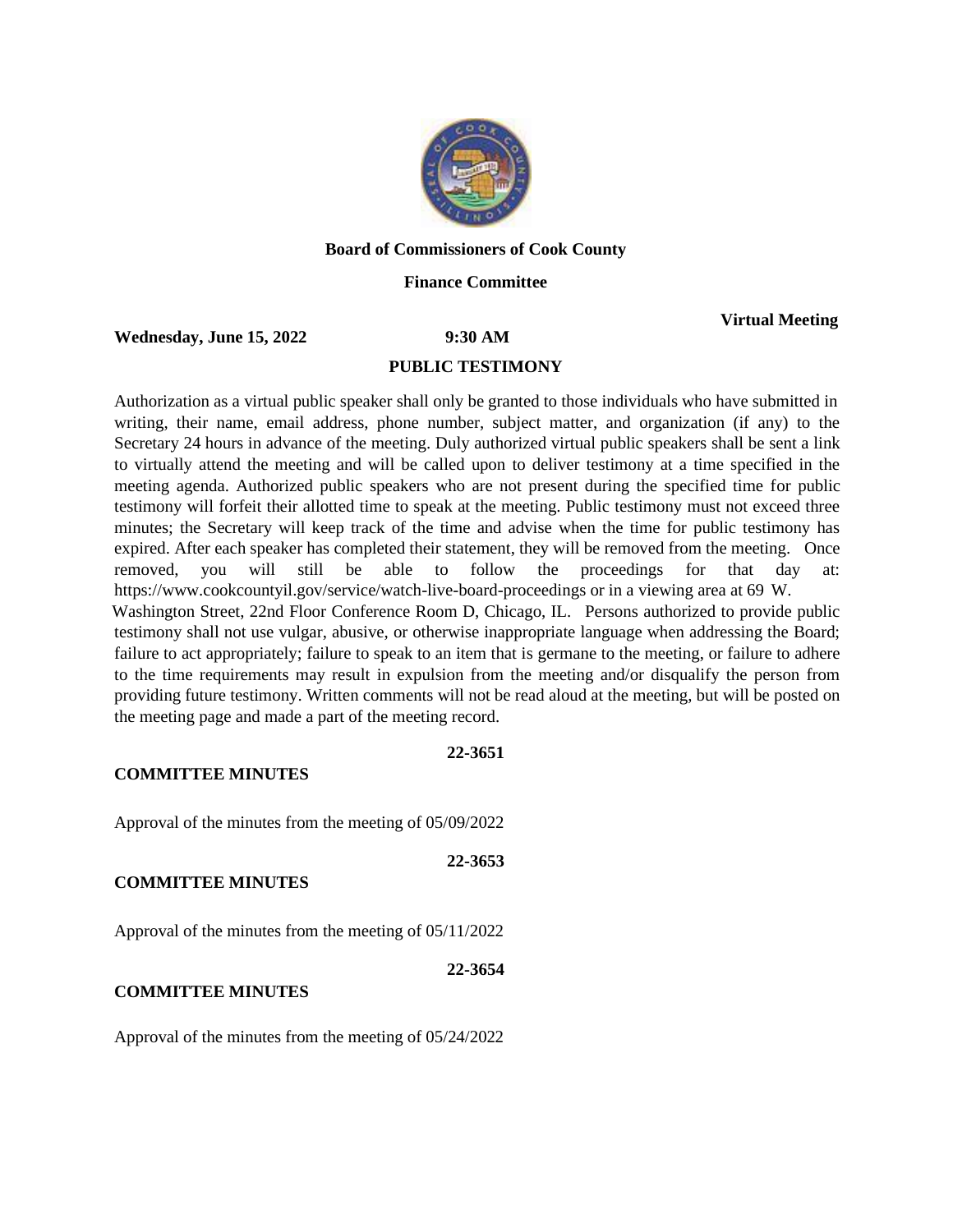#### **COURT ORDERS**

### **22-3530**

### **REPORT**

payment during the period.

**Department:** Office of the Chief Judge, Circuit Court of Cook County **Report Title:** Report of Legal and Expert Witness Fees and Expenses Processed for Payment **Report Period:** May 1, 2022 to May 31, 2022 **Summary:** This report includes court orders for the payment of fees and associated expenses to C processed by the Office of the Chief Judge and submitted to the Cook County Comptroller's Office for

## **SPECIAL COURT CASES**

#### **22-3675**

Compliance/Complaint Administrator: Susan G. Feibus Case Name: Shakman, et al. v. Clerk of the Circuit Court of Cook County, et al. Case No.(s): 69 C 2145 Date of This Order: 05/18/2022 Unopposed Petition Number: 39 This Court Ordered Amount of this petition: \$29,437.71 Paid to Date: \$1,220,735.89

#### **22-3677**

Compliance/Complaint Administrator: The Compliance Administrator for the Cook County Assessor Case Name: Shakman, et al. v. Cook County Assessor, et al. Case No.(s): 69 C 2145 Date of This Order: 05/23/2022 Unopposed Petition Number: 158 This Court Ordered Amount of this petition: \$56,503.59 Paid to Date: \$4,491,216.85

#### **22-3678**

Compliance/Complaint Administrator: Cardelle Spangler Case Name: Shakman, et al. v. Clerk of Cook County, et al. Case No.(s): 69 C 2145 Date of This Order: 04/28/2022 Unopposed Petition Number: 22A This Court Ordered Amount of this petition: \$2,319.62 Paid to Date: \$892,635.40

#### **22-3679**

Compliance/Complaint Administrator: Cardelle Spangler Case Name: Shakman, et al. v. Clerk of Cook County, et al. Case No.(s): 69 C 2145 Date of This Order: 04/29/2022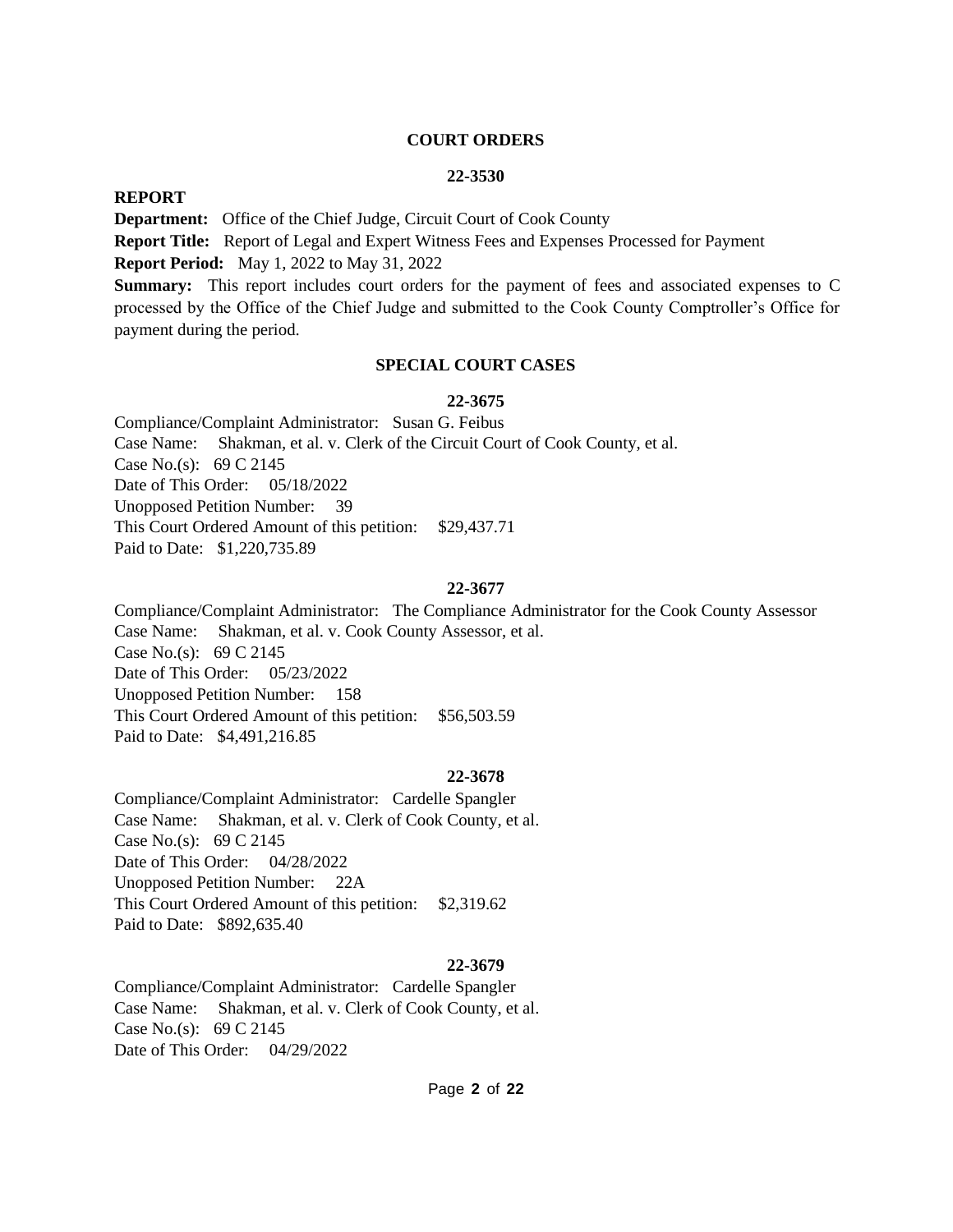Unopposed Petition Number: 22B This Court Ordered Amount of this petition: \$4,016.22 Paid to Date: \$892,635.40

#### **22-3680**

Compliance/Complaint Administrator: Cardelle Spangler Case Name: Shakman, et al. v. Clerk of Cook County, et al. Case No.(s): 69 C 2145 Date of This Order: 05/23/2022 Unopposed Petition Number: 24 This Court Ordered Amount of this petition: \$44,825.67 Paid to Date: \$920,760.64

#### **22-3681**

Compliance/Complaint Administrator: Cardelle Spangler Case Name: Shakman, et al., v. Cook County Recorder of Deeds, et al. Case No.(s): 69 C 2145 Date of This Order: 05/02/2022 Unopposed Petition Number: 264 This Court Ordered Amount of this petition: \$72.50 Paid to Date: \$3,477,467.28

#### **22-3682**

Compliance/Complaint Administrator: Cardelle Spangler Case Name: Shakman, et al., v. Cook County Recorder of Deeds, et al. Case No.(s): 69 C 2145 Date of This Order: 05/09/2022 Unopposed Petition Number: 265 This Court Ordered Amount of this petition: \$422.50 Paid to Date: \$3,477,467.28

#### **22-3696**

Firm: Rock Fusco & Connelly, LLC. Special State's Attorney(s): John J. Rock Case Name: Johnson v. Brown, et al., and Johnson v. Taylor, et al. Case No.(s): 17 C 6249 and 18 C 5263 Time period: 03/01/2021 - 03/31/2021 This Court Ordered Amount for fees and expenses: \$813.50 Paid to Date: \$22,811.16 Litigation Subcommittee Approval: 05/10/2021

#### **22-3698**

Firm: Rock Fusco & Connelly, LLC. Special State's Attorney(s): John J. Rock Case Name: Lukasik, et al. v. Thomas Nortman, et al. and Loveless v. Thomas Nortman, et al. Case No.(s): 18 L 10893 and 18 L 13585 Time period: 08/01/2021 - 08/31/2021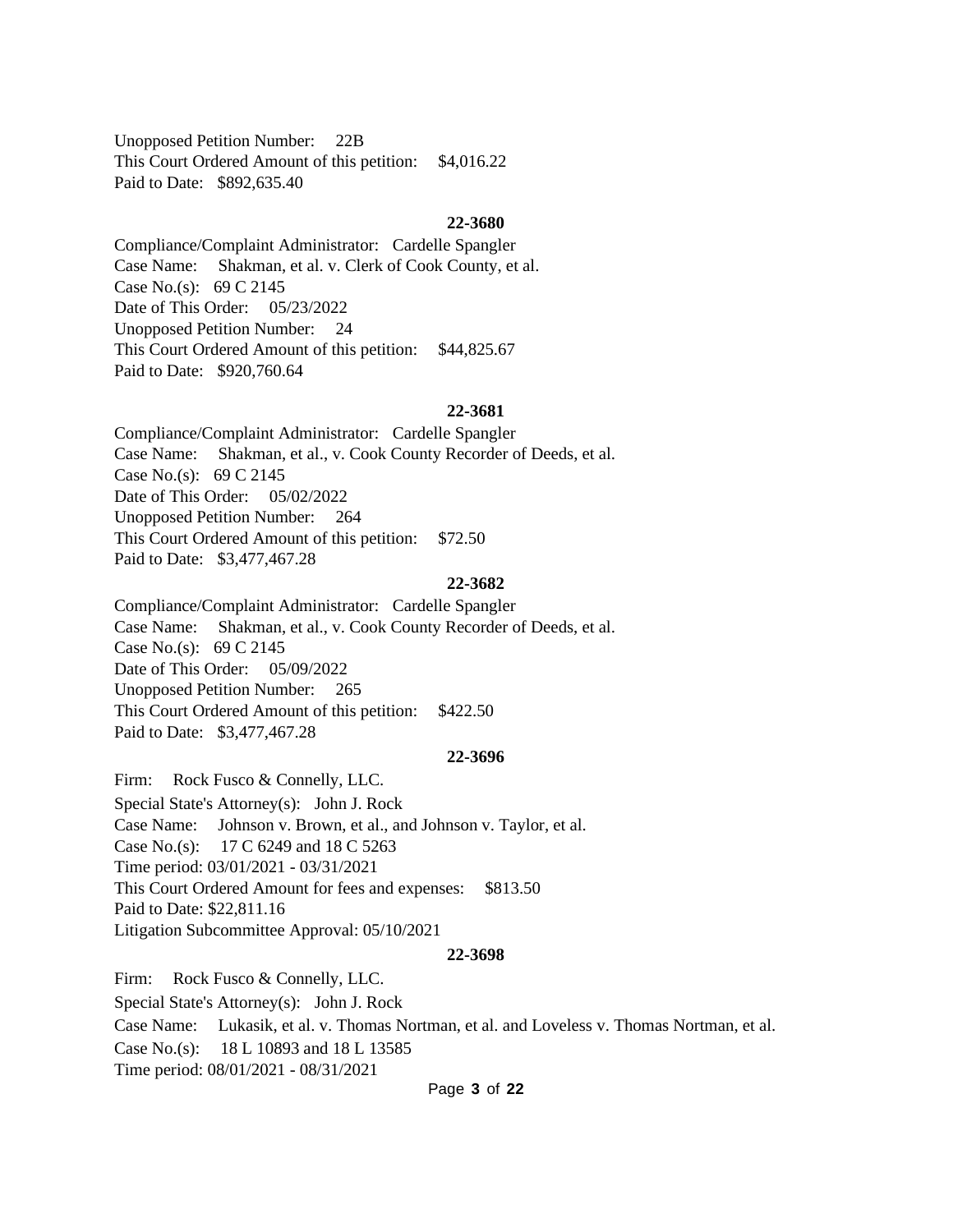This Court Ordered Amount for fees and expenses: \$356.50 Paid to Date: \$44,516.67 Litigation Subcommittee Approval: 11/02/2021

#### **22-3700**

Firm: Rock Fusco & Connelly, LLC. Special State's Attorney(s): John J. Rock Case Name: Strickland v. Thomas J. Dart, et al. Case No.(s): 19 C 2621 Time period: 08/01/2021 - 08-31/2021 This Court Ordered Amount for fees and expenses: \$1,650.00 Paid to Date: \$72,722.35 Litigation Subcommittee Approval: 11/02/2021

#### **22-3701**

Firm: Rock Fusco & Connelly, LLC. Special State's Attorney(s): John J. Rock Case Name: Percy Taylor v. Cook County, et al. Case No.(s): 13 C 1856, 15 C 5919 Time period: 04/01/2021 - 04/30/2021 This Court Ordered Amount for fees and expenses: \$123.50 Paid to Date: \$585,171.80 Litigation Subcommittee Approval: 06/22/2021

#### **22-3702**

Firm: Rock Fusco & Connelly, LLC. Special State's Attorney(s): John J. Rock Case Name: Percy Taylor v. Cook County, et al. Case No.(s): 13 C 1856, 15 C 5919 Time period: 05/01/2021 - 05/31/2021 This Court Ordered Amount for fees and expenses: \$728.50 Paid to Date: \$585,171.80 Litigation Subcommittee Approval: 585,171.8

#### **22-3703**

Firm: O'Mara, Gleason & O'Callaghan, LLC. Special State's Attorney(s): Sean O'Callaghan Case Name: : LaShawn Ezell v. City of Chicago, et al., Charles Johnson v. City of Chicago, et al., Larod Styles v. Cassidy, et al., Troshawn McCoy v. Cassidy, et al., Case No.(s): 18 C 1049, 18 C 1062, 18 C 1053, 18 C 1068 Time period: 06/01/2021 - 07/30/2021 This Court Ordered Amount for fees and expenses: \$1,461.00 Paid to Date: \$3,903.50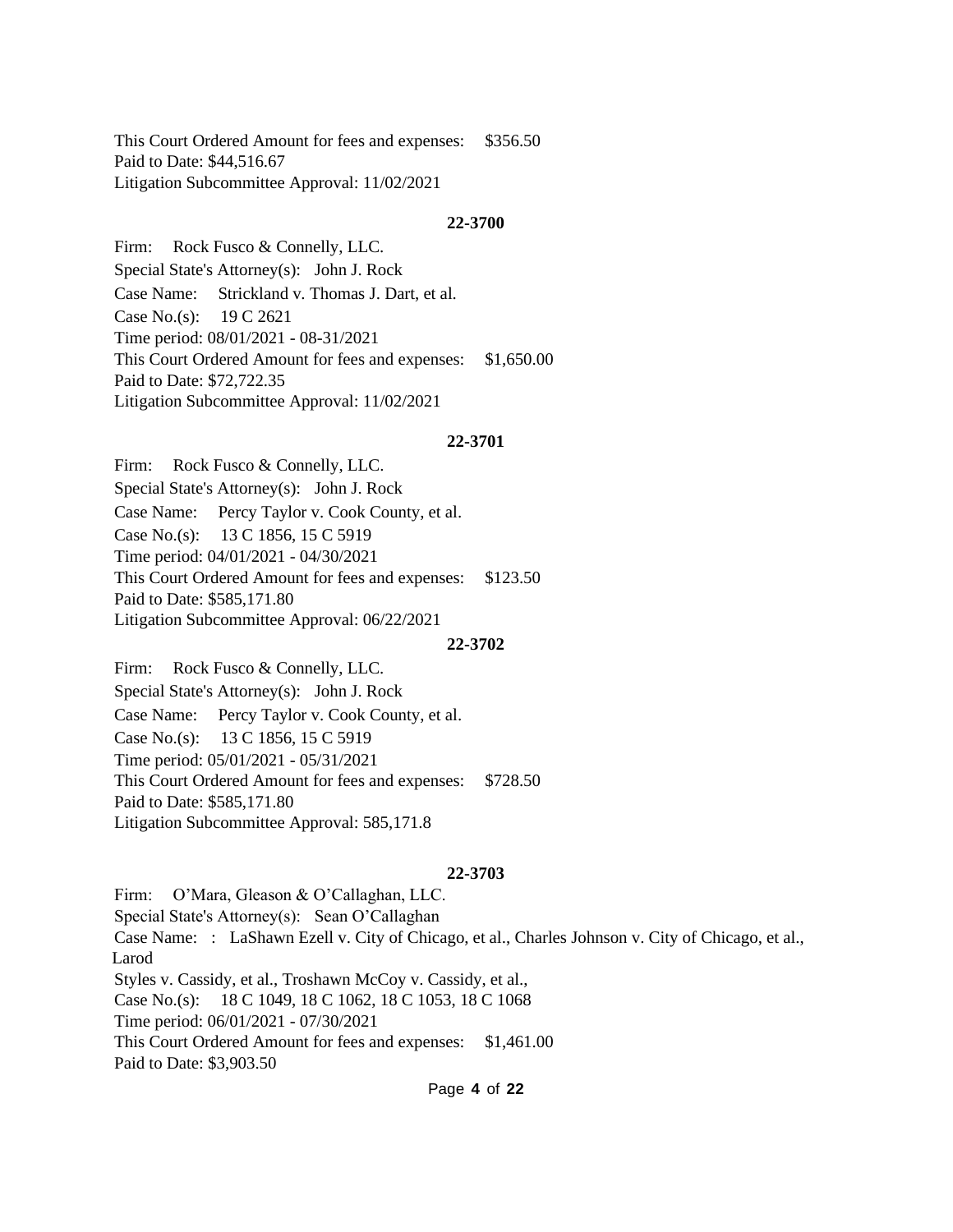Firm: O'Mara, Gleason, & O'Callaghan, LLC. Special State's Attorney(s): Richard Gleason Case Name: Administration of the Electronic Monitoring Program, and Taphia Williams v. Cook County, et al. Case No.(s): 18 C 1456 Time period: 05/01/2021 - 07/30/2021 This Court Ordered Amount for fees and expenses: \$8,957.75 Paid to Date: \$90,797.79 Litigation Subcommittee Approval: 09/21/2021

### **22-3707**

Firm: O'Mara, Gleason, & O'Callaghan, LLC. Special State's Attorney(s): Richard Gleason Case Name: Administration of the Electronic Monitoring Program, and Taphia Williams v. Cook County, et al. Case No.(s): 18 C 1456 Time period: 08/01/2021 - 10/30/2021 This Court Ordered Amount for fees and expenses: \$2,888.00 Paid to Date: \$90,797.79 Litigation Subcommittee Approval: 12/14/2021

### **22-3693**

Firm: Office of the Special Prosecutor Attorney(s): Michael J. O'Rourke Case Name: Appointment of Special Prosecutor Case No.(s): 90 CR 25846 Date of This Order: 05/03/2022 Time period: 11/01/2022 - 03/15/2022 This Court Ordered Amount for fees and expenses: \$24,557.50 Paid to Date: \$7,601,930.88 Litigation Subcommittee Approval: N/A

#### **22-3683**

Firm: Law Office of Andrew Ligas Special State's Attorney(s): Andrew Ligas Case Name: Estate of Wladyslaw Jarzabek Case No.(s): 2019 P 00480 Time period: 01/01/2019 - 06/03/2019 This Court Ordered Amount for fees and expenses: \$1,035.00 Paid to Date: \$0.00 Litigation Subcommittee Approval: N/A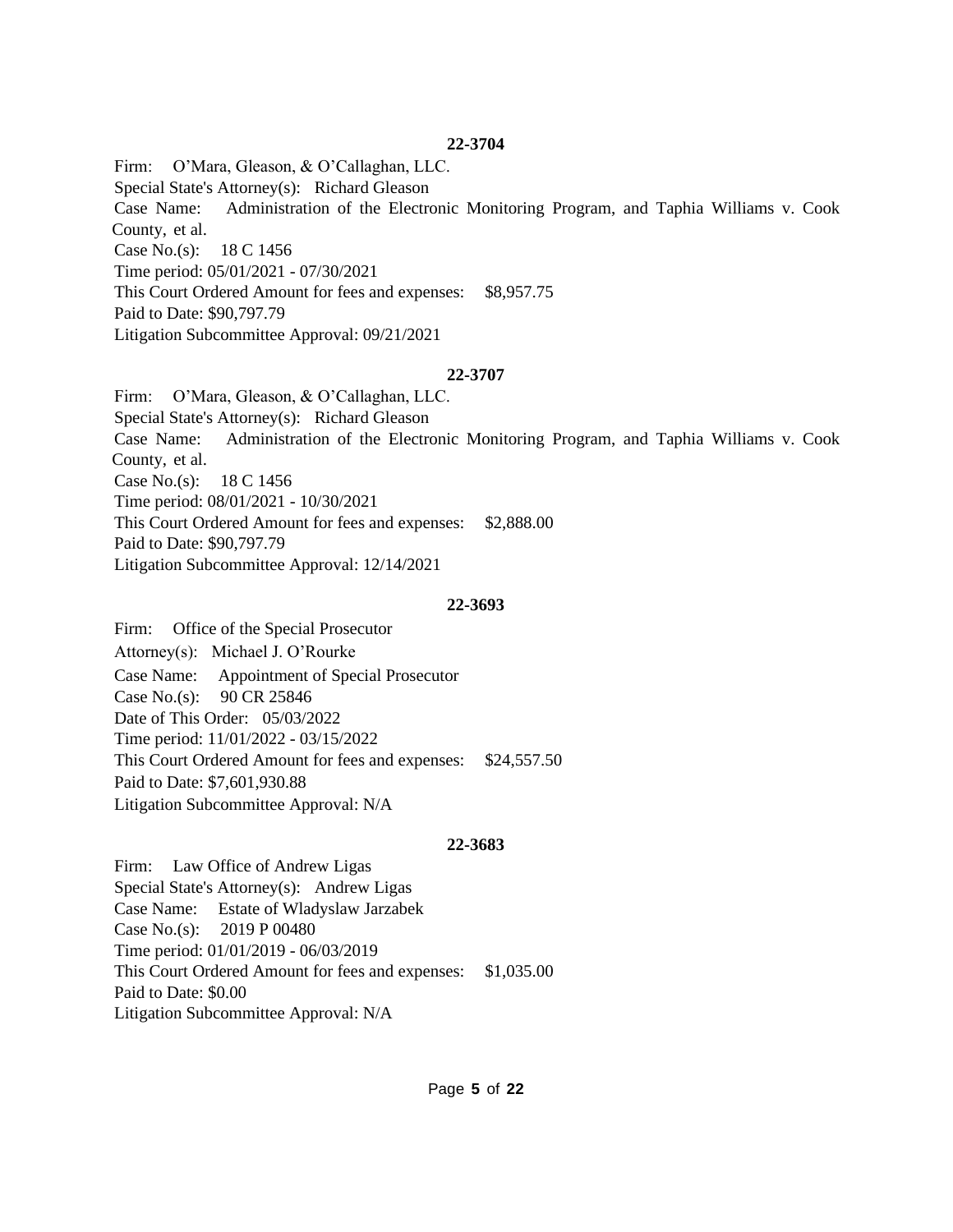Firm: Hunsinger, Boyd, Odom & Goss Law Group, LLP Special State's Attorney(s): Shunte Goss Case Name: In re Estate of Ronald Flanders Case No.(s): 2020 P 006097 Time period: 01/01/2021 - 06/02/2021 This Court Ordered Amount for fees and expenses: \$1,740.00 Paid to Date: \$0.00 Litigation Subcommittee Approval: N/A

## **SPECIAL CRIMINAL COURT CASES**

## **NOTE: There are no cases of the above item type to be approved for this meeting.**

## **PROPOSED SETTLEMENTS**

## **22-3343**

Case: Adamidis, George as Independent Administrator of Estate of John Adamidis v. Cook County, et al. Case No: 2019 C 7652 Settlement Amount: Payee 1: \$32,507.78; Payee 2: \$27,492.22 Department: 1210 Office of the Sheriff Payable to: Payee 1: Estate of John Adamidis Payee 2: Ed Fox and Associates, LTD. Litigation Subcommittee Approval: N/A Subject matter: Alleged violation of civil rights.

## **22-3531**

Case: DeLeon-Reyes, Arturo v. Reynaldo Guevara, et al. Case No: 18 C 1028 Settlement Amount: \$1,500,000.00 Department: 1250 State's Attorney Payable to: Loevy & Lovey, Attorneys at Law Litigation Subcommittee Approval: 01/11/2022 Subject matter: Alleged violation of civil rights.

## **22-3528**

Case: Gill-Richards, Ingrid v. Cook County, et al. Case No: ALS 19-0007 Settlement Amount: \$97,500.00 Department: 1260- Public Defender Payable to: Ingrid Gill-Richards; Lonny Ogus, Attorney at Law Litigation Subcommittee Approval: N/A Subject matter: an allegation of employment discrimination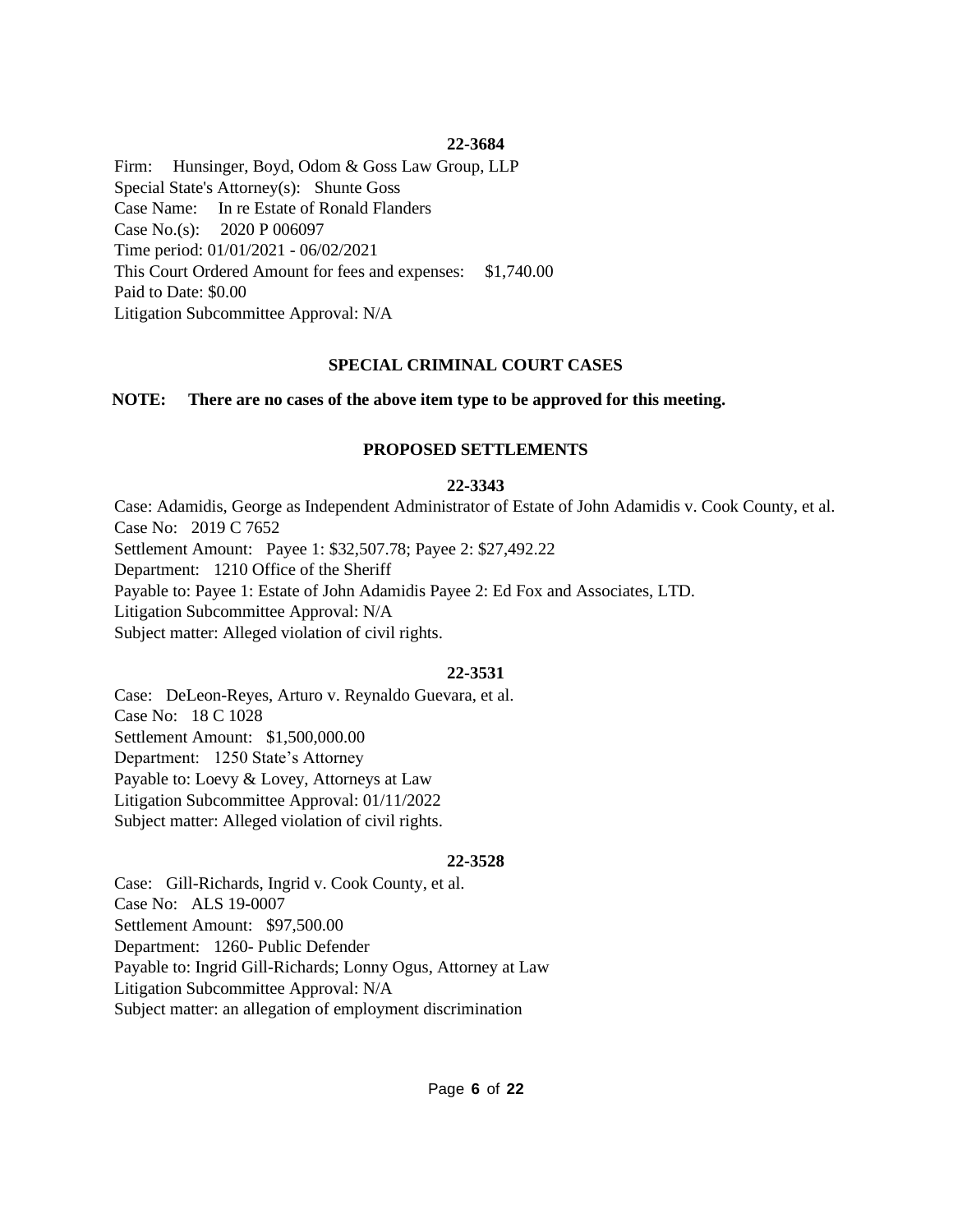Case: Northwestern Memorial Hospital v. County Care Case No: 01-20-0014-7603 Settlement Amount: \$140,000.00 Department: Cook County Health and Hospitals Payable to: Stephenson, Acquisto & Coleman, Inc. CTA O.B.O. NMH Litigation Subcommittee Approval: 05/09/2022 Subject matter: insurance arbitration

#### **22-3620**

Case: Superlative v. County of Cook Case No: N/A Settlement Amount: \$700,000.00 Department: Bureau of Finance Payable to: The Superlative Group, Inc. Litigation Subcommittee Approval: 07/27/2021 Subject matter: contract dispute

#### **22-3621**

Case: Chicago Public Media v. Cook County Office of The President Case No: 2018 CH 13891 Settlement Amount: \$68,947.97 Department: 1010-Office of The President Payable to: Loevy & Loevy Attorneys at Law Litigation Subcommittee Approval: N/A Subject matter: Allegation of FOIA violation

#### **22-3714**

Case: Raul Dorado v. CCSAO Case No: 2015 CH 05536 Settlement Amount: \$281.95 Department: 1250 - State's Attorney Payable to: Stateville Correctional Center Inmate Trust Fund Dorado K53842 Litigation Subcommittee Approval: N/A Subject matter: Allegation of FOIA violation

#### **22-3038**

Case: Muhammad v. Nussbaum, et al. Case No: 19 C 7969 Settlement Amount: \$4,000.00 Department: 1239 - Department of Corrections Payable to: Na'im Muhammad and Seidman, Margulis & Fairman, LLP, his attorneys Litigation Subcommittee Approval: N/A Subject matter: an allegation of a civil rights violation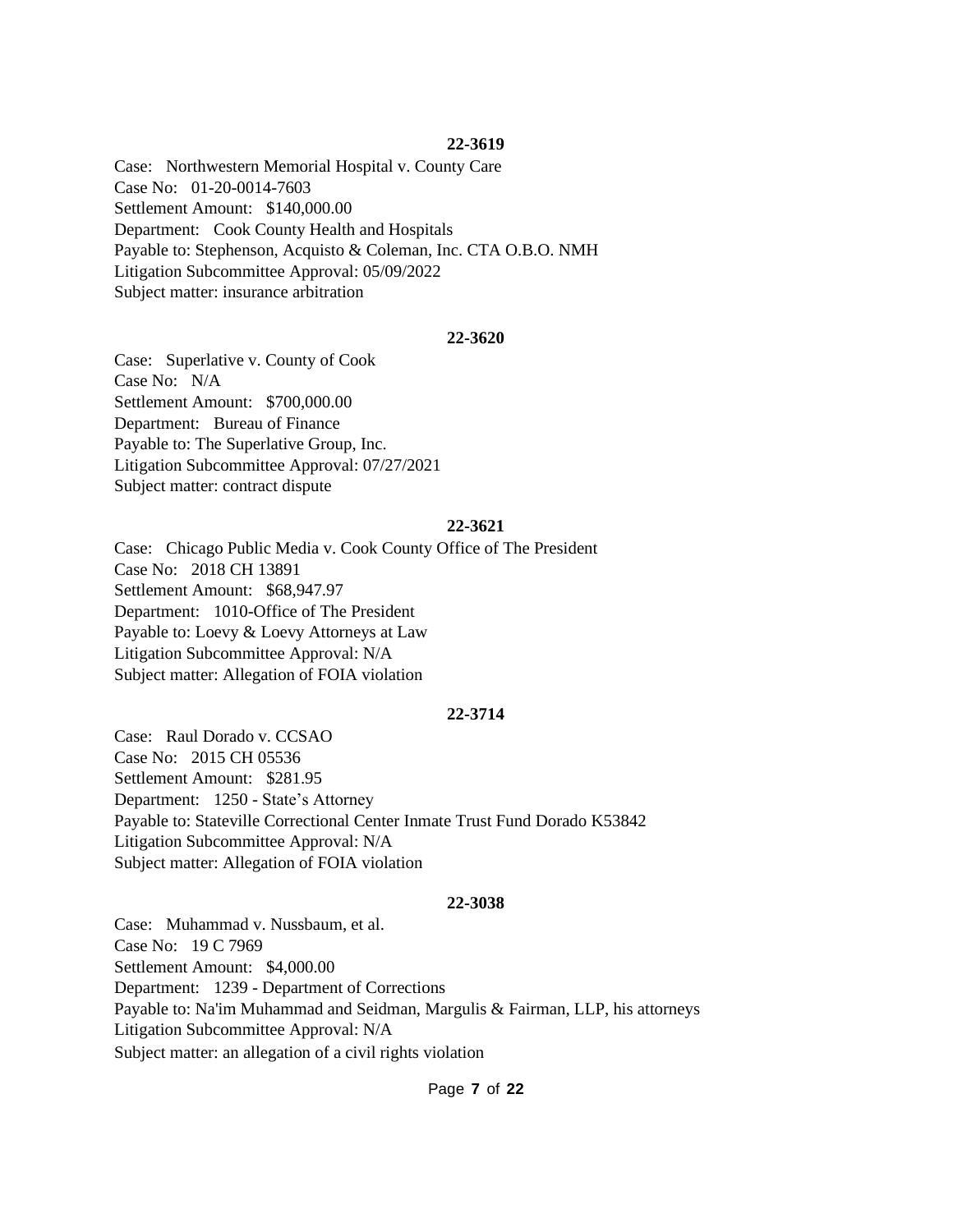Case: Sabic v. Dart, et al. Case No: 20 L 6243 Settlement Amount: \$43,500.00 Department: 1239 - Department of Corrections Payable to: Esmir Sabic and Sandberg Law Office P.C., his attorneys Litigation Subcommittee Approval: N/A Subject matter: an allegation of automobile negligence

## **22-3193**

Case: Serrano, Jacob v. Salefski, et al. Case No: 19 C 7169 Settlement Amount: \$3,500.00 Department: 1239 - Department of Corrections Payable to: Jacob Serrano Litigation Subcommittee Approval: N/A Subject matter: an allegation of a civil rights violation

### **22-3319**

Case: Washington, Katrice v. Ciancarullo Case No: 21 L 2665 Settlement Amount: \$12,500.00 Department: 1239-Department of Corrections Payable to: Katrice Washington Litigation Subcommittee Approval: N/A Subject matter: an allegation of a civil rights violation

#### **22-3436**

Case: Dadej, Jakub v. Cermak Healthcare Services, et. al Case No: 19 C 1972 Settlement Amount: \$2,000.00 Department: 4240- Cermak Health Services of Cook County Payable to: Jakub Dadej Litigation Subcommittee Approval: N/A Subject matter: an allegation of a civil rights violation

#### **22-3499**

Case: Golden, Dwayne v Stallworth et al. Case No: 22 L 945 Settlement Amount: \$22,500.00 Department: 4897 - John H. Stroger, Jr. Hospital of Cook County Payable to: Dwayne D. Golden, Ankin Law Office LLC Litigation Subcommittee Approval: N/A Subject matter: an allegation of automobile liability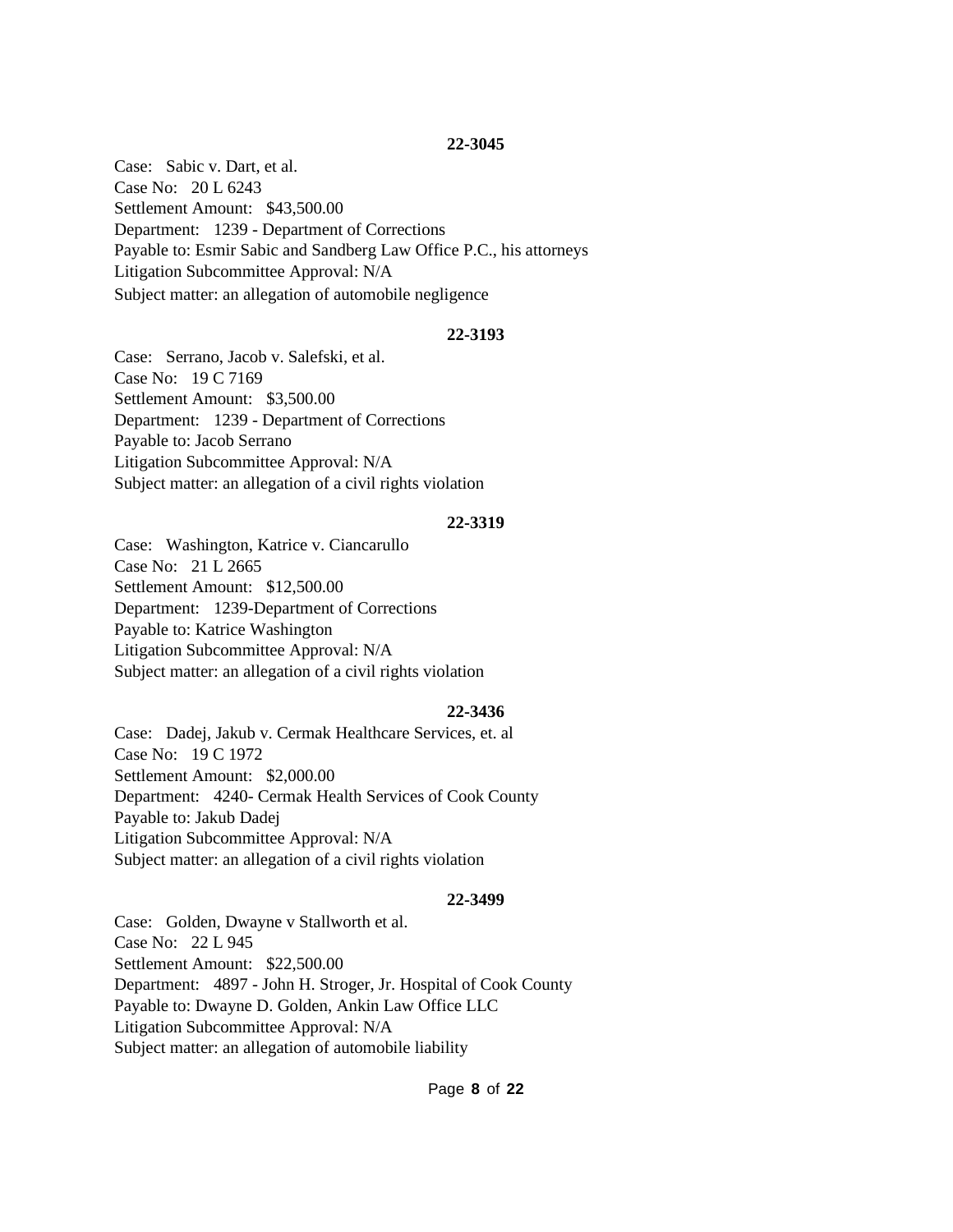Case: Guyton, Kenneth v County et al. Case No: 22 C 1220 Settlement Amount: \$3,000.00 Department: 1239-Department of Corrections Payable to: Thomas G. Morrissey, Ltd and Kenneth Guyton Litigation Subcommittee Approval: N/A Subject matter: an allegation of a civil rights violation

## **QUARTERLY LITIGATION DISBURSEMENT REPORT**

## **NOTE: There are no cases of the above item type to be approved for this meeting.**

## **PATIENT/ARRESTEE CLAIMS REPORT**

### **22-3617**

**REPORT**

**Department:** Risk Management

**Report Title:** File and Receive Patient Arrestees

**Report Period:** Month Ending April 30, 2022

**Summary:** The Department of Risk Management is submitting for your information Patient Arrestees Claims the month ending April 30, 2022. Payments total: \$4573.53

## **SELF-INSURANCE CLAIMS REPORT**

## **22-3608**

**REPORT**

**Department:** Risk Management

**Report Title:** Receive and File - Self Insurance Claims

**Report Period:** Month Ending April 30, 2022

**Summary:** The Department of Risk Management is submitting for your information Self Insurance Claims for the month ending April 30, 2022. Payments total \$3,796.35

## **CLAIMS RECOVERY SETTLEMENTS**

## **22-3473**

## **REPORT**

**Department:** Risk Management

**Report Title:** Receive and File - Subrogation Claim Recoveries

**Report Period:** Month ending May 31, 2022

**Summary:** Submitting for your information a summary of Claim Recoveries for the month ending May 31, 2022 - Total Recoveries: \$3,691.70 - Number of Recoveries: 4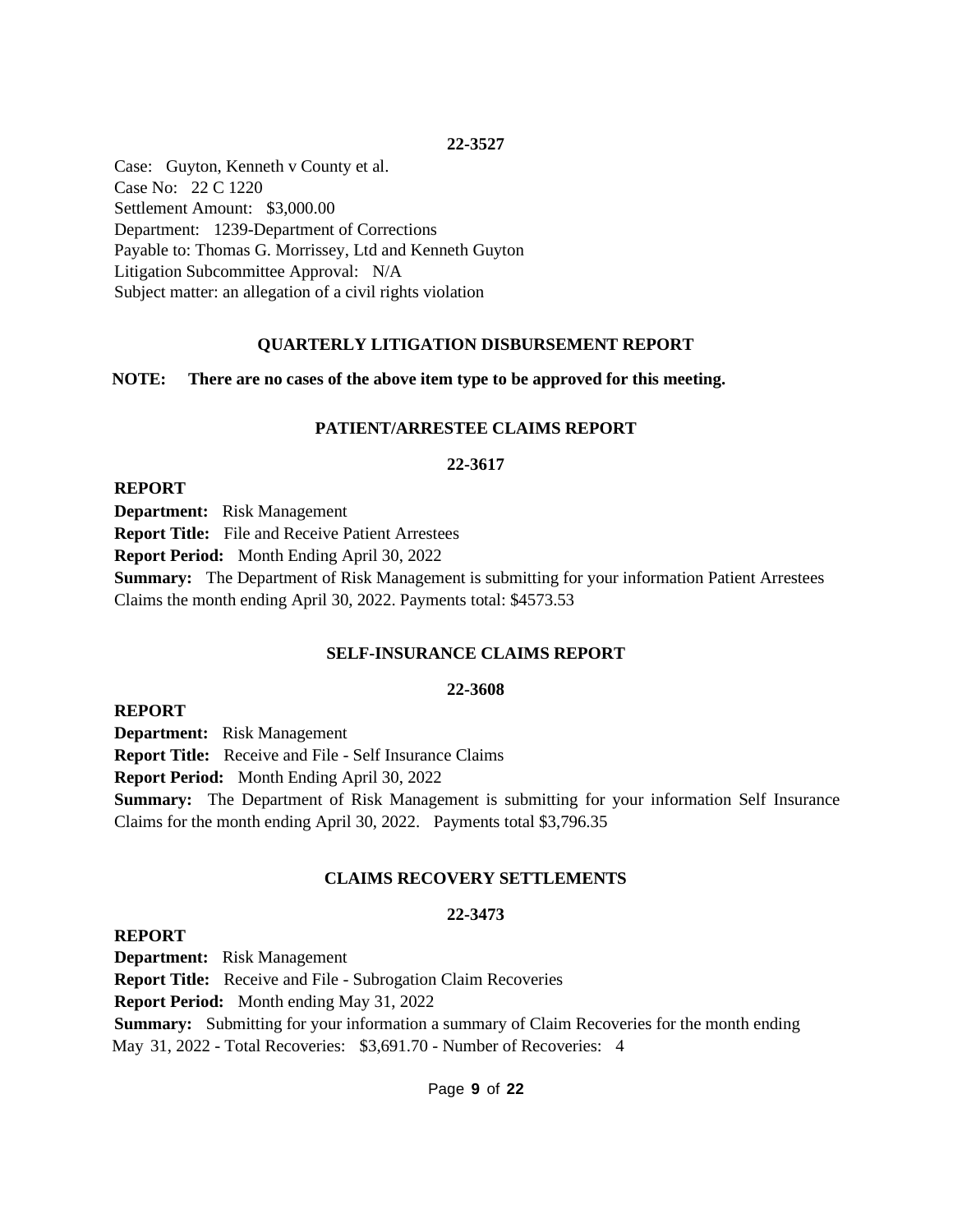## **WORKERS' COMPENSATION CLAIMS**

## **22-3466**

Employee: Felicia Haywood Job Title: Clerk V Department: Ambulatory/ Community Health Network Date of Incident: 07/07/2017; 11/30/2017 Incident/Activity: On July 7, 2017, Petitioner suffered respiratory injury when she entered a room being fumigated. On November 30, 2017, Petitioner suffered respiratory injury when she smelled the odor of cigarette and marijuana smoke on a patient's clothing. Accidental Injuries: Respiratory/ asthma exacerbation Petition and Order No: 18 WC 00345; 18 WC 00346 Claim Amount: \$10,000.00 Attorney: Rubens, Kress & Mulholland Date of Subcommittee Approval: n/a Prior/pending claims: 08/16/2011 (\$15,000.00)

### **22-3467**

Employee: Peter Kennedy Job Title: Deputy Sheriff Department: Department of Corrections Date of Incident: 01/24/2020 Incident/Activity: Petitioner injured his left knee during a training exercise. Accidental Injuries: Left leg Petition and Order No: 20 WC 004427 Claim Amount: \$34,279.34 Attorney: Krol, Bongiorno & Given, Ltd. Date of Subcommittee Approval: 05/09/2022 Prior/pending claims: n/a

#### **22-3468**

Employee: Bernice Cummings Shaw Job Title: Correctional Officer Department: Department of Corrections Date of Incident: 09/20/2017 Incident/Activity: Petitioner injured her left shoulder, right shoulder, lumbar spine, left leg, and left hand when she fell exciting an elevator. Accidental Injuries: Left shoulder, right shoulder (disputed), lumbar spine, left leg, left hand. Petition and Order No: 18 WC 016311 Claim Amount: \$100,000.00 Attorney: Law Offices of Randall T. Manoyan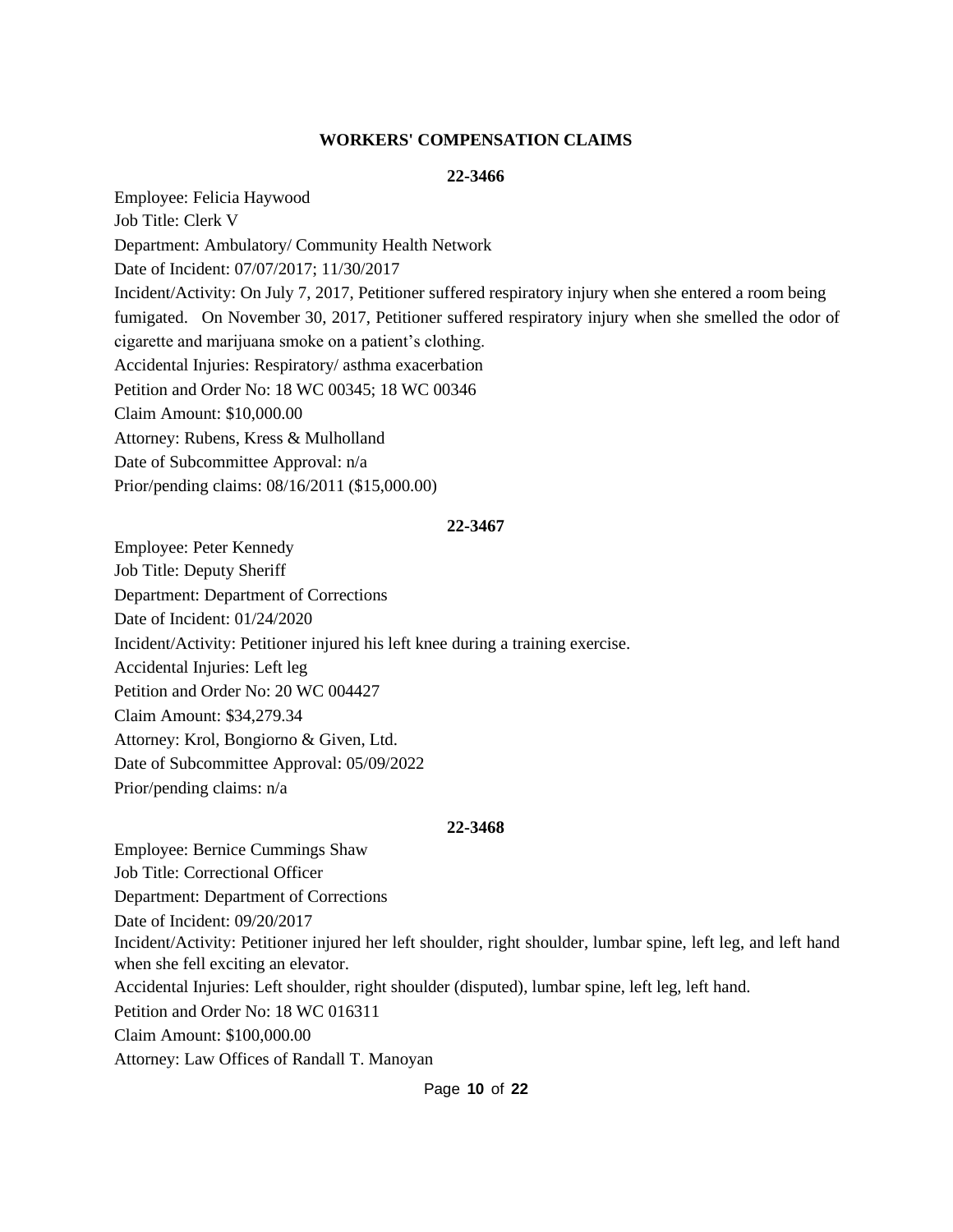Date of Subcommittee Approval: 05/09/2022 Prior/pending claims: 06/14/2021 (pending)

#### **22-3469**

Employee: Joseph Hawker, Jr. Job Title: Correctional Officer Department: Department of Corrections Date of Incident: 06/02/2021 Incident/Activity: Petitioner injured his face, nose, and left arm when he was struck by a detainee. Accidental Injuries: Face, nose, left arm. Petition and Order No: 21 WC 015018 Claim Amount: \$25,770.70 Attorney: Argionis & Associates Date of Subcommittee Approval: 05/09/2022 Prior/pending claims: n/a

### **22-3470**

Employee: Rochelle Parker Job Title: Director Department: Office of Professional Review, Professional Integrity, and Special Investigations Date of Incident: 09/09/2016 Incident/Activity: Petitioner injured her head, back, and neck during a motor vehicle accident. Accidental Injuries: Head, back, neck Petition and Order No: 16 WC 31005 Claim Amount: \$1.00 Attorney: Keane Law Office Date of Subcommittee Approval: n/a Prior/pending claims: 03/20/2014 (\$12,629.05) **22-3471**

Employee: Julie Duffy Job Title: 911 Dispatcher Department: County Sheriff's Police Date of Incident: 05/16/2013 Incident/Activity: Petitioner injured her neck and back when she fell from a defective chair. Accidental Injuries: Neck and back Petition and Order No: 13 WC 17389 Claim Amount: \$10,688.25 Attorney: Karchmar & Stone Date of Subcommittee Approval: n/a Prior/pending claims: n/a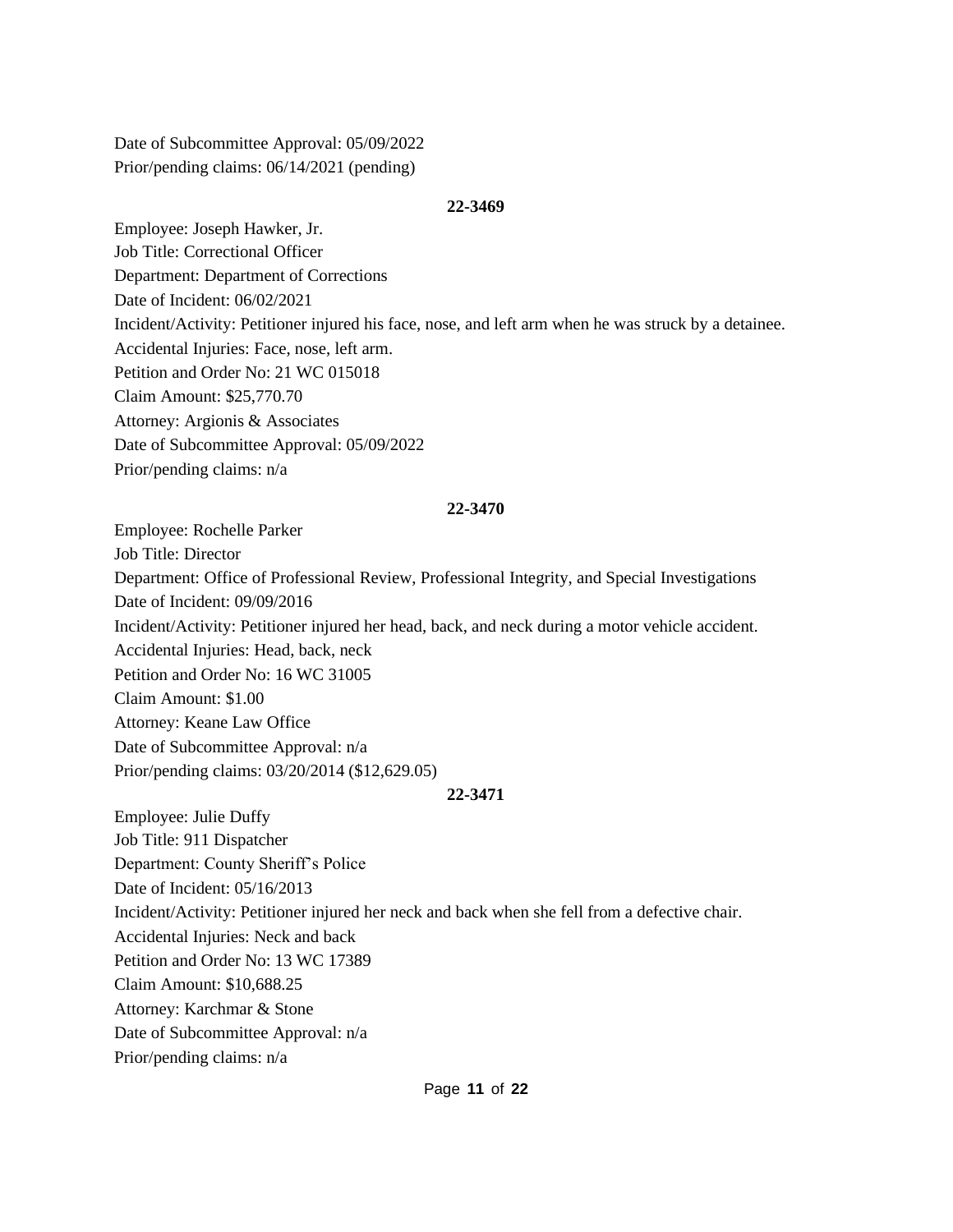Employee: Luis Ortiz Job Title: Animal Control Warden Department: Animal Control Department Date of Incident: 11/16/2016 Incident/Activity: Petitioner injured his lower back and neck when he was involved in a motor vehicle accident. Accidental Injuries: Lower back, neck Petition and Order No: 16 WC 37586 Claim Amount: \$8,673.00 Attorney: Cullen, Haskins, Nicholson & Menchetti Date of Subcommittee Approval: n/a Prior/pending claims: 01/11/2008 (\$6,834.00)

### **22-3584**

Employee: Sean Brady Job Title: Correctional Officer Department: Department of Corrections Date of Incident: 10/17/2016 Incident/Activity: Petitioner injured his right hand breaking up a fight between detainees. Accidental Injuries: Right hand Petition and Order No: 16 WC 36567 Claim Amount: \$16,496.82 Attorney: Law Offices of Peter C. Kopoulos, P.C. Date of Subcommittee Approval: n/a Prior/pending claims: n/a

## **22-3585**

Employee: James Chmura Job Title: Motor Vehicle Driver Department: Highways Department Date of Incident: 07/12/2019 Incident/Activity: Petitioner injured his lower back lifting concrete. Accidental Injuries: Lower back Petition and Order No: 19 WC 20902 Claim Amount: \$83,669.00 Attorney: Dworkin & Maciariello Date of Subcommittee Approval: 05/09/2022 Prior/pending claims: n/a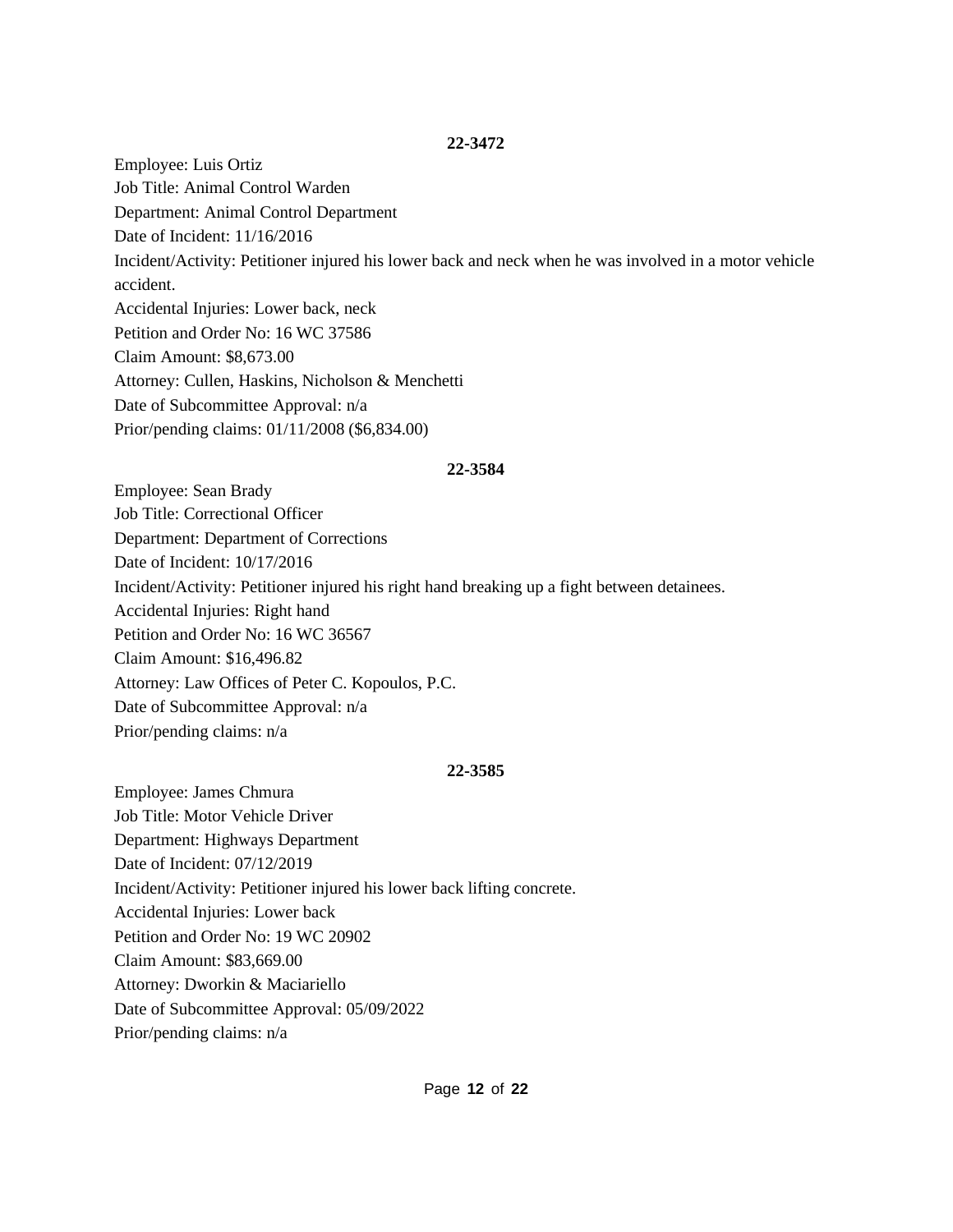Employee: Sean DuBose Job Title: Youth Development Specialist Department: Juvenile Temporary Detention Center Date of Incident: 01/03/2020 Incident/Activity: Petitioner injured his back, neck, left knee, and left ankle breaking up a fight between residents. Accidental Injuries: Back, neck, left knee, left ankle. Petition and Order No: 20 WC 01772 Claim Amount: \$33,839.93 Attorney: Sakes, Robinson & Rittenberg, Ltd. Date of Subcommittee Approval: 05/09/2022 Prior/pending claims: n/a

#### **22-3588**

Employee: Gregory Hardaway

Job Title: Plumber

Department: Department of Facilities Management

Date of Incident: 11/13/2019; 05/21/2021

Incident/Activity: On November 13, 2019, Petitioner injured his left shoulder pushing up off a vent pipe.

On May 21, 2021, Petitioner injured his left hand and left middle finger lifting pumps.

Accidental Injuries: Left shoulder, left hand, left middle finger.

Petition and Order No: 21 WC 22132

Claim Amount: \$20,000.00

Attorney: Whiteside & Goldberg, Ltd.

Date of Subcommittee Approval: n/a

Prior/pending claims: 09/19/2013 (\$40,167.60)

#### **22-3589**

Employee: Dimas Hernandez Job Title: Correctional Officer Department: Department of Corrections Date of Incident: 08/07/2017 Incident/Activity: Petitioner felt pain in his right wrist while holding a door open. Accidental Injuries: Right wrist Petition and Order No: 17 WC 28721 Claim Amount: \$25,633.20 Attorney: Whiteside & Goldberg, Ltd. Date of Subcommittee Approval: 05/09/2022 Prior/pending claims: 09/20/2021 (pending)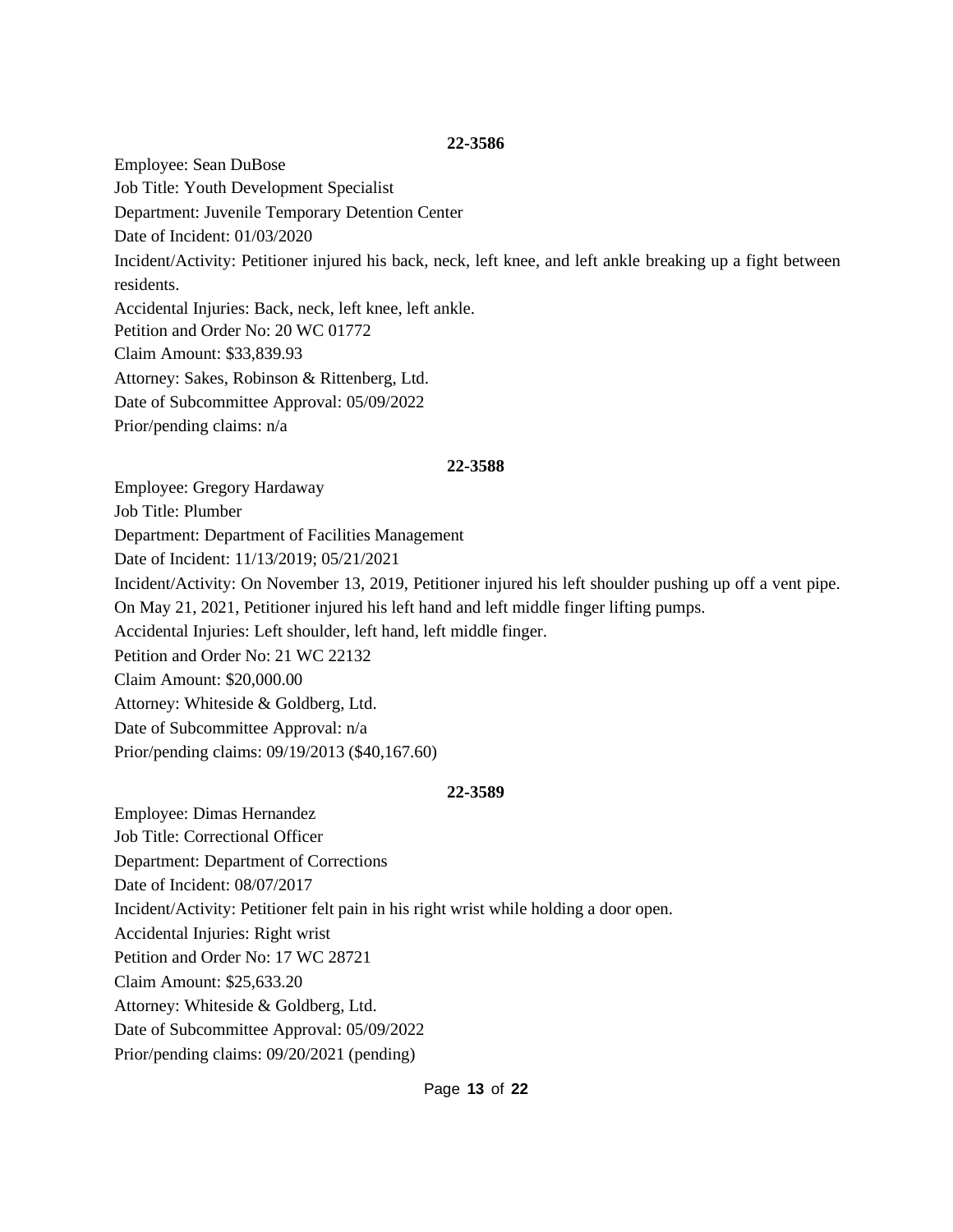Employee: Sam Khzakia Job Title: Correctional Officer Department: Department of Corrections Date of Incident: 03/27/2020 Incident/Activity: Petitioner was exposed to COVID-19. Accidental Injuries: Respiratory Petition and Order No: 20 WC 09314 Claim Amount: \$3,848.40 Attorney: Law Offices of Argionis & Associates, LLC. Date of Subcommittee Approval: n/a Prior/pending claims: 08/29/2020 (pending)

### **22-3593**

Employee: Francis Lara Job Title: Clerk V Department: Stroger Hospital Date of Incident: 11/18/2020 Incident/Activity: Petitioner contracted COVID-19. Accidental Injuries: Respiratory Petition and Order No: 21 WC 07506 Claim Amount: \$7,031.34 Attorney: Rubens, Kress & Mulholland Date of Subcommittee Approval: n/a Prior/pending claims: n/a

## **22-3594**

Employee: Patrick Lorenz Job Title: Laborer Department: Highway Department Date of Incident: 03/19/2017 Incident/Activity: Petitioner injured his lower back and right leg when he slid into a ditch. Accidental Injuries: Lower back, right leg Petition and Order No: 17 WC 10402 Claim Amount: \$313,267.73 Attorney: Law Offices of Kevin M. O'Brien Date of Subcommittee Approval: 04/05/2022 Prior/pending claims: n/a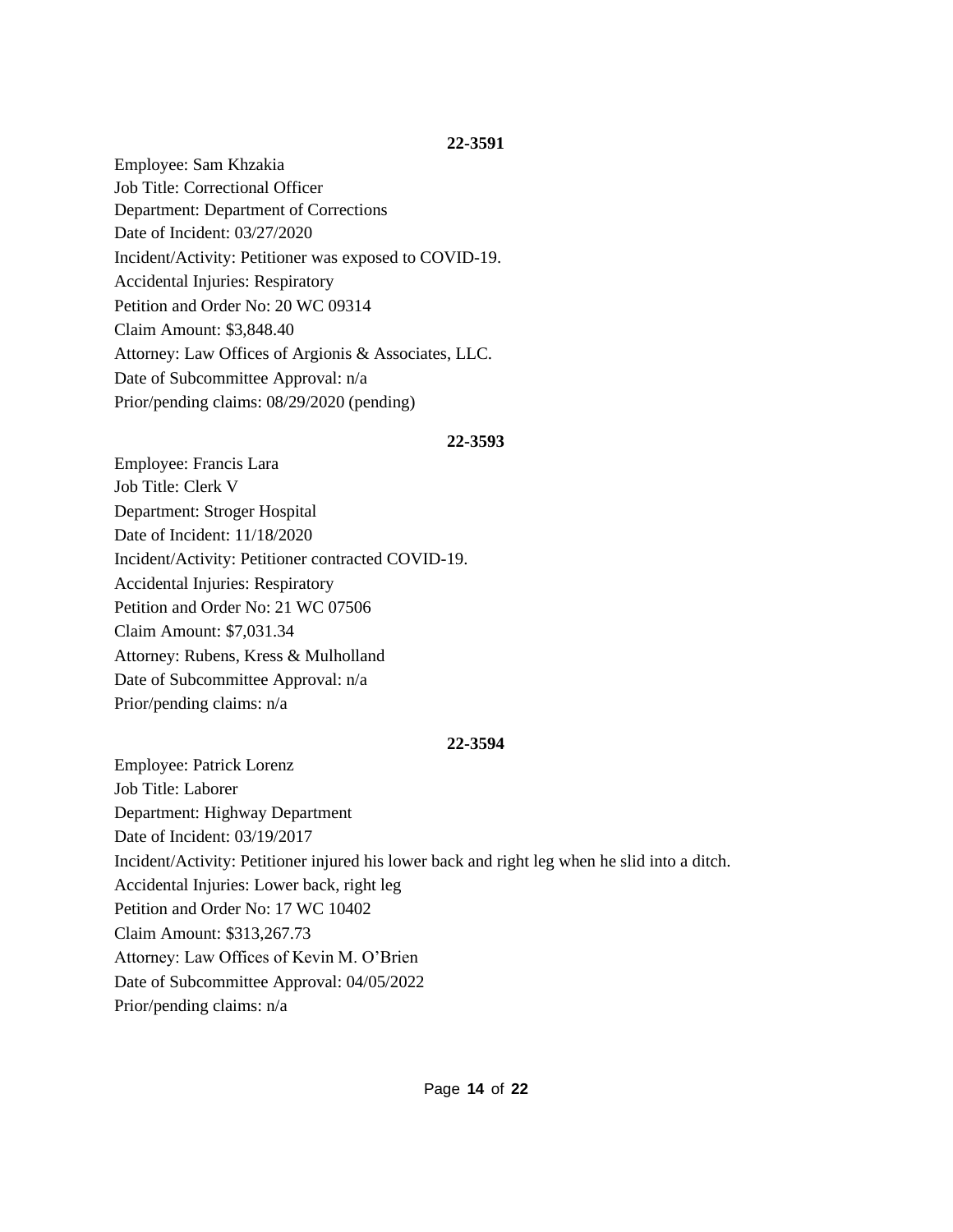Employee: Sean Michalczewski Job Title: Correctional Officer Department: Department of Corrections Date of Incident: 04/17/2020 Incident/Activity: Petitioner contracted COVID-19. Accidental Injuries: Respiratory Petition and Order No: 20 WC 10255 Claim Amount: \$6,003.00 Attorney: Disparti Law Group, P.A. Date of Subcommittee Approval: n/a Prior/pending claims: n/a

#### **22-3596**

Employee: Shawn Murphy Job Title: Police Officer Department: County Police Department Date of Incident: 04/15/2019 Incident/Activity: Petitioner injured his right knee after he slipped on ice. Accidental Injuries: Right knee Petition and Order No: 19 WC 12906 Claim Amount: \$21,872.76 Attorney: Saks, Robinson & Rittenberg, Ltd. Date of Subcommittee Approval: n/a Prior/pending claims: n/a

## **22-3624**

Employee: Martin Rauba Job Title: Deputy Sheriff II Department: Court Services Division Date of Incident: 6/14/2019 Incident/Activity: Petitioner injured his right thigh while trying to restrain a fleeing detainee. Accidental Injuries: Right Thigh Petition and Order No: 20 WC 01779 Claim Amount: \$2,033.01 Attorney: James Heri and Ridge & Downes Date of Subcommittee Approval: N/A Prior/pending claims: N/A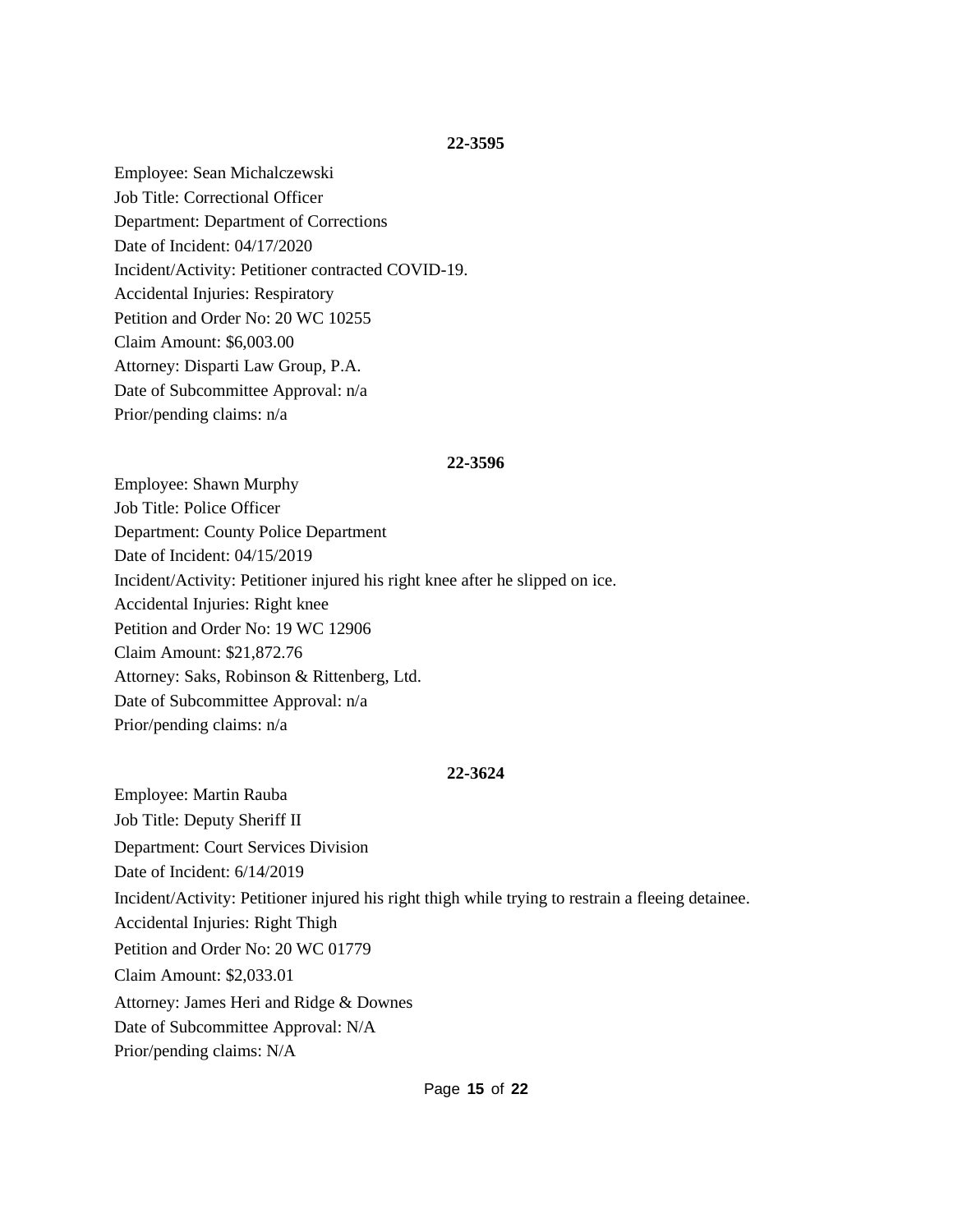Employee: Tiffany Robertson Job Title: Correctional Officer Department: Corrections Date of Incident: 7/20/2021 Incident/Activity: Petitioner injured her head, neck, back, and psyche during an altercation with an inmate. Accidental Injuries: head, neck, back, and psyche Petition and Order No: 21 WC 22709 Claim Amount: \$17,760.52 Attorney: Al Koritsaris and the Law Offices of Argionis & Assoiciates Date of Subcommittee Approval: N/A Prior/pending claims: N/A

#### **22-3626**

Employee: Natasha Beasley Job Title: Correctional Officer Department: Corrections Date of Incident: 8/1/2018 Incident/Activity: Petitioner injured her back while trying to gain control of a detainee. Accidental Injuries: Back Petition and Order No: 20 WC 12244 Claim Amount: \$29,969.54 Attorney: Randall Manoyan and the Law Offices of Randall T. Manoyan, LLC Date of Subcommittee Approval: 5/9/2022 Prior/pending claims: N/A

#### **22-3627**

Employee: Dimas Hernandez Job Title: Correctional Officer Department: Corrections Date of Incident: 8/7/2017 Incident/Activity: Petitioner felt pain in his right wrist while holding a door open for another officer on the tier Accidental Injuries: Right Wrist Petition and Order No: 17 WC 28721 Claim Amount: \$25,633.20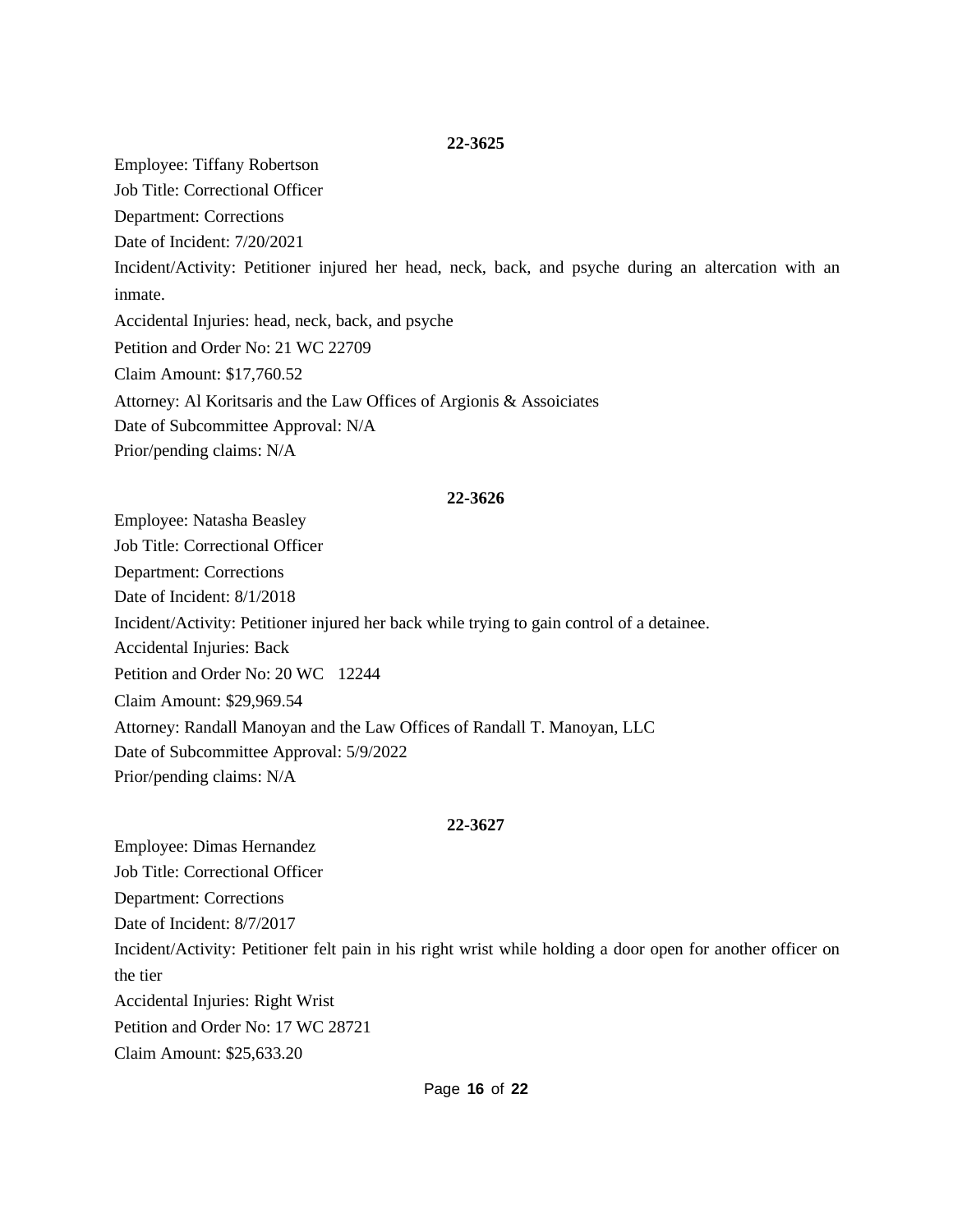Attorney: Jason M. Whiteside and Whiteside and Goldberg, Ltd. Date of Subcommittee Approval: 5/9/2022 Prior/pending claims: 9/20/2021 (pending)

#### **22-3628**

Employee: Sam Khzakia

Job Title: Correctional Officer

Department: Corrections

Date of Incident: 3/27/2020

Incident/Activity: Petitioner alleges he contracted Covid-19 when an inmate coughed in his face.

Accidental Injuries: whole person

Petition and Order No: 20 WC 09314

Claim Amount: \$3,848.40

Attorney: Al Koritsaris and the Law Offices of Argionis & Assoiciates, LLC

Date of Subcommittee Approval: N/A

Prior/pending claims: 8/29/2020 (pending)

#### **22-3629**

Employee: Francis Lara Job Title: Clerk V Department: Stroger Hospital Date of Incident: 11/18/2020 Incident/Activity: Petitioner alleges she contracted Covid-19 at work. Accidental Injuries: whole person Petition and Order No: 21 WC 07506 Claim Amount: \$7,031.34 Attorney: Matthew Abrams and Rubens, Kress, & Mulholland Date of Subcommittee Approval: N/A Prior/pending claims: N/A

#### **22-3630**

Employee: Patrick Lorenz Job Title: Laborer Department: Highway Date of Incident: 3/19/2007 Incident/Activity: Petitioner injured his lower back and right leg when he slid into a ditch. Accidental Injuries: lower back and right leg Petition and Order No: 17 WC 10402 Claim Amount: \$313,267.73

Attorney: Kevin O'Brien and the Law Office of Kevin M. O'Brien

Page **17** of **22**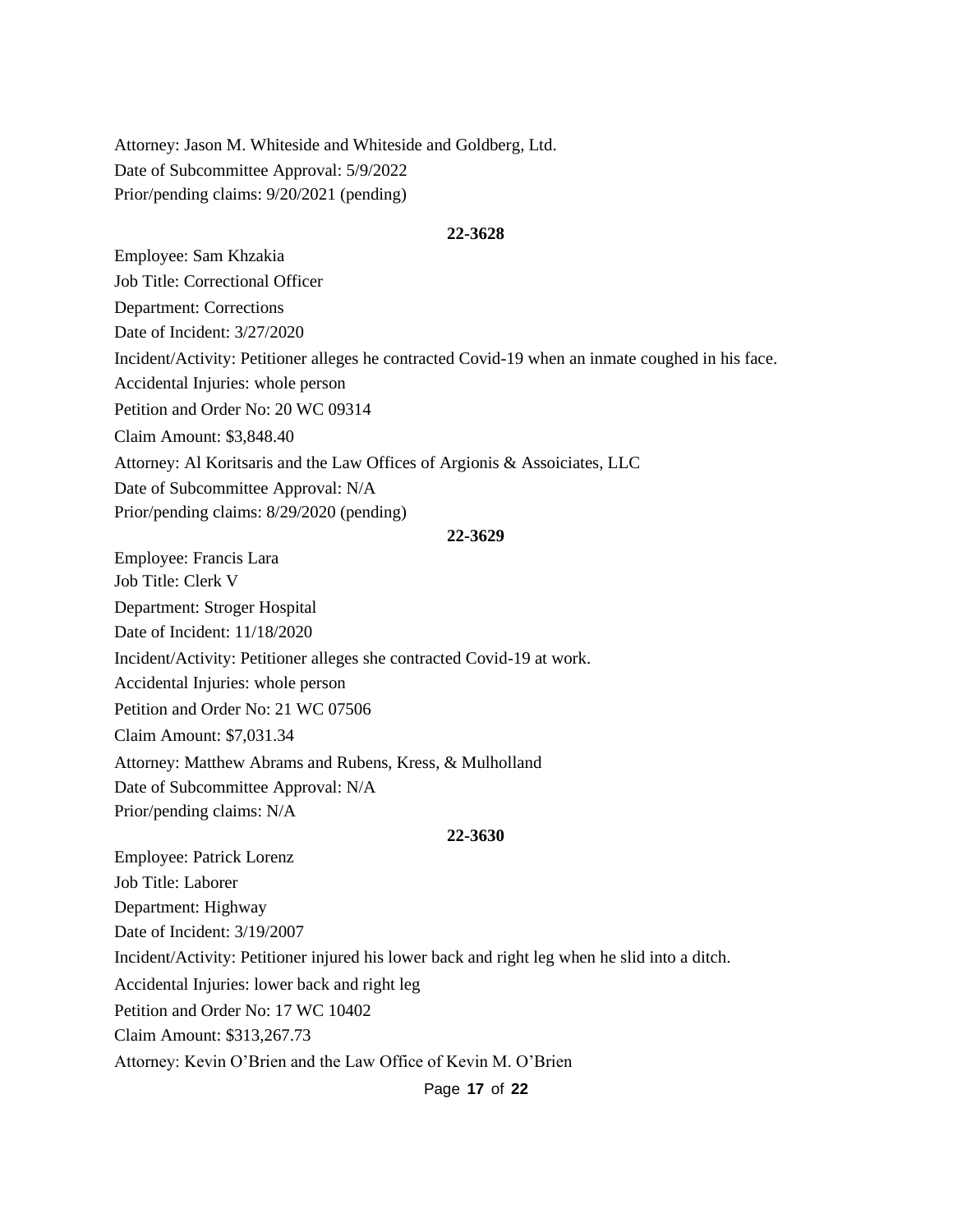Date of Subcommittee Approval: 4/5/2022 Prior/pending claims: N/A

### **22-3631**

Employee: Regino Torres

Job Title: Correctional Officer

Department: Corrections

Date of Incident: 3/19/2017

Incident/Activity: Petitioner injured his left leg while taking a detainee down to the ground for emergency

handcuffing.

Accidental Injuries: Left Leg

Petition and Order No: 17 WC 10402

Claim Amount: \$73,000.00

Attorney: Randall Manoyan and the Law Offices of Randall T. Manoyan, LLC

Date of Subcommittee Approval: 5/9/2022

Prior/pending claims: N/A

## **22-3632**

Employee: Mia Wolf Job Title: Clerk V Department: County Clerk Election Division #1524 Date of Incident: 2/3/2014; 3/30/2016; 4/6/2017; and 4/9/2018 Incident/Activity: On February 3, 2014, Petitioner injured her right arm while using the ballot machine. On March 30, 2016, Petitioner injured her bilateral thumbs from peeling stickers. On April 6, 2017, Petitioner re-injured her bilateral thumbs and hands from repetitive activity while working. On April 9, 2018, Petitioner injured her right shoulder while lifting ballot bins Accidental Injuries: right arm, bilateral thumbs, bilateral hands, and right shoulder Petition and Order No: 14 WC 05782; 17 WC 11556; 18 WC 16900 Claim Amount: \$48,465.01 Attorney: Celso Fuentes, Jr. and Celso Fuentes, Jr. & Associates, Ltd. Date of Subcommittee Approval: 5/9/2022 Prior/pending claims: N/A **22-3633** Employee: Petros Koutsopanagos Job Title: Correctional Officer Department: Corrections

Date of Incident: 04/15/2020

Incident/Activity: Petitioner injured his back, neck, and left shoulder after he slipped and fell down the stairs.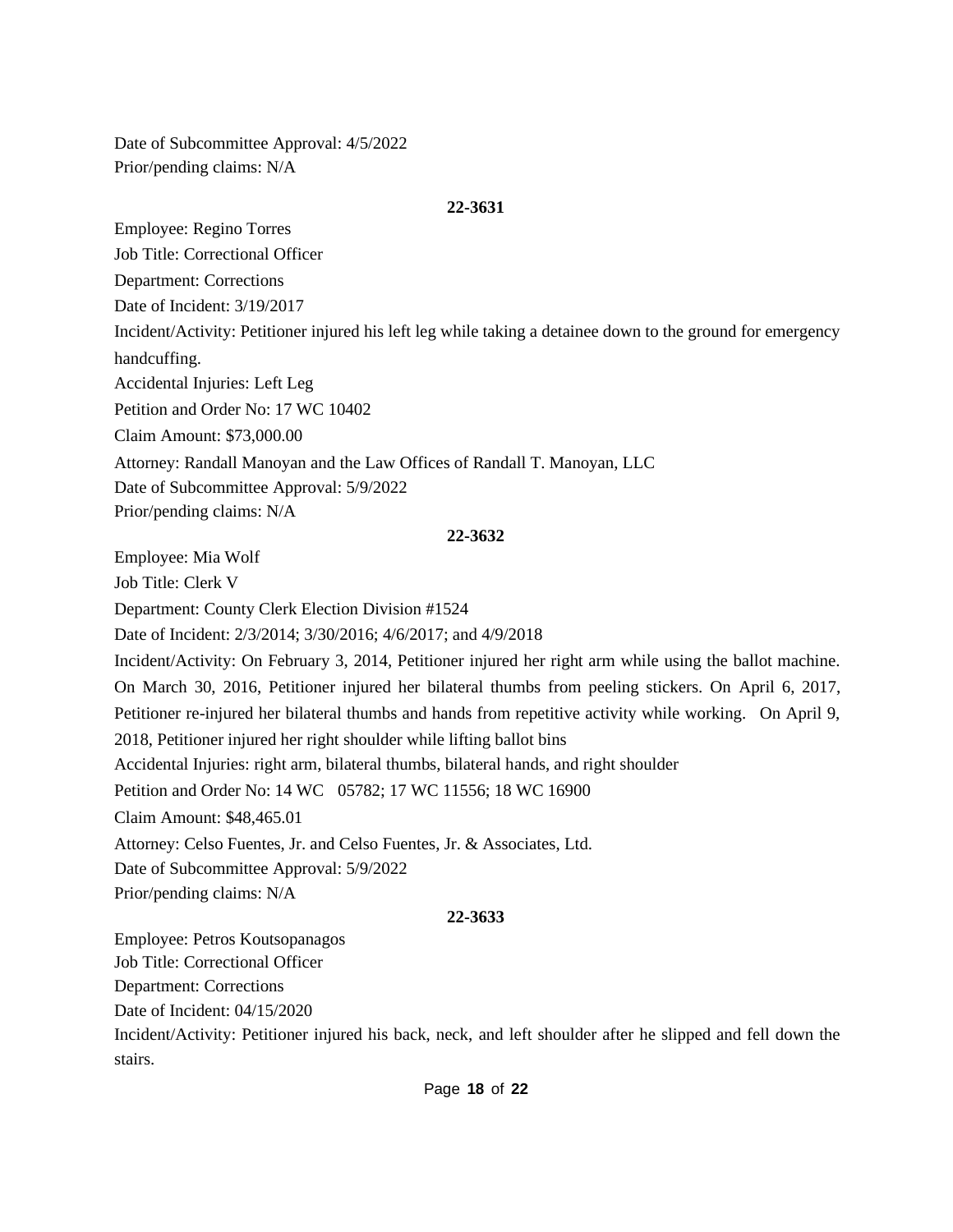Accidental Injuries: Back, Neck, Left Shoulder Petition and Order No: 20 WC 12524 Claim Amount: \$38,742.82 Attorney: Vasilatos & Cotter, P.C. Date of Subcommittee Approval: 05/09/2022 Prior/pending claims: 02/18/2004 (dismissed)

#### **22-3635**

Employee: John Kowalski Job Title: Deputy Sheriff Sergeant Department: Corrections Date of Incident: 09/16/2020 Incident/Activity: Petitioner injured his left leg and left arm when he was tackled by a colleague at work. Accidental Injuries: Left Leg, Left Arm Petition and Order No: 20 WC 26400; 20 WC 28824 Claim Amount: \$24,752.76 Attorney: DePaolo & Zadeikis Date of Subcommittee Approval: N/A Prior/pending claims: N/A

### **22-3636**

Employee: John Luckett Job Title: Correctional Officer Department: Corrections Date of Incident: 08/11/2020 Incident/Activity: Petitioner fell from a bus Accidental Injuries: Low back, bilateral shoulders Petition and Order No: 18WC36352 Claim Amount: \$5,000.00 Attorney: Whiteside and Goldberg, Ltd. Date of Subcommittee Approval: n/a Prior/pending claims: 09/20/2012 and 04/20/2015 (\$40,445.35)

## **22-3637**

Employee: Aaron Spears Job Title: Police Officer Department: Police Department Date of Incident: 08/21/2019 Incident/Activity: Petitioner injured his right hand after he fell on the ground while participating in a taser certification.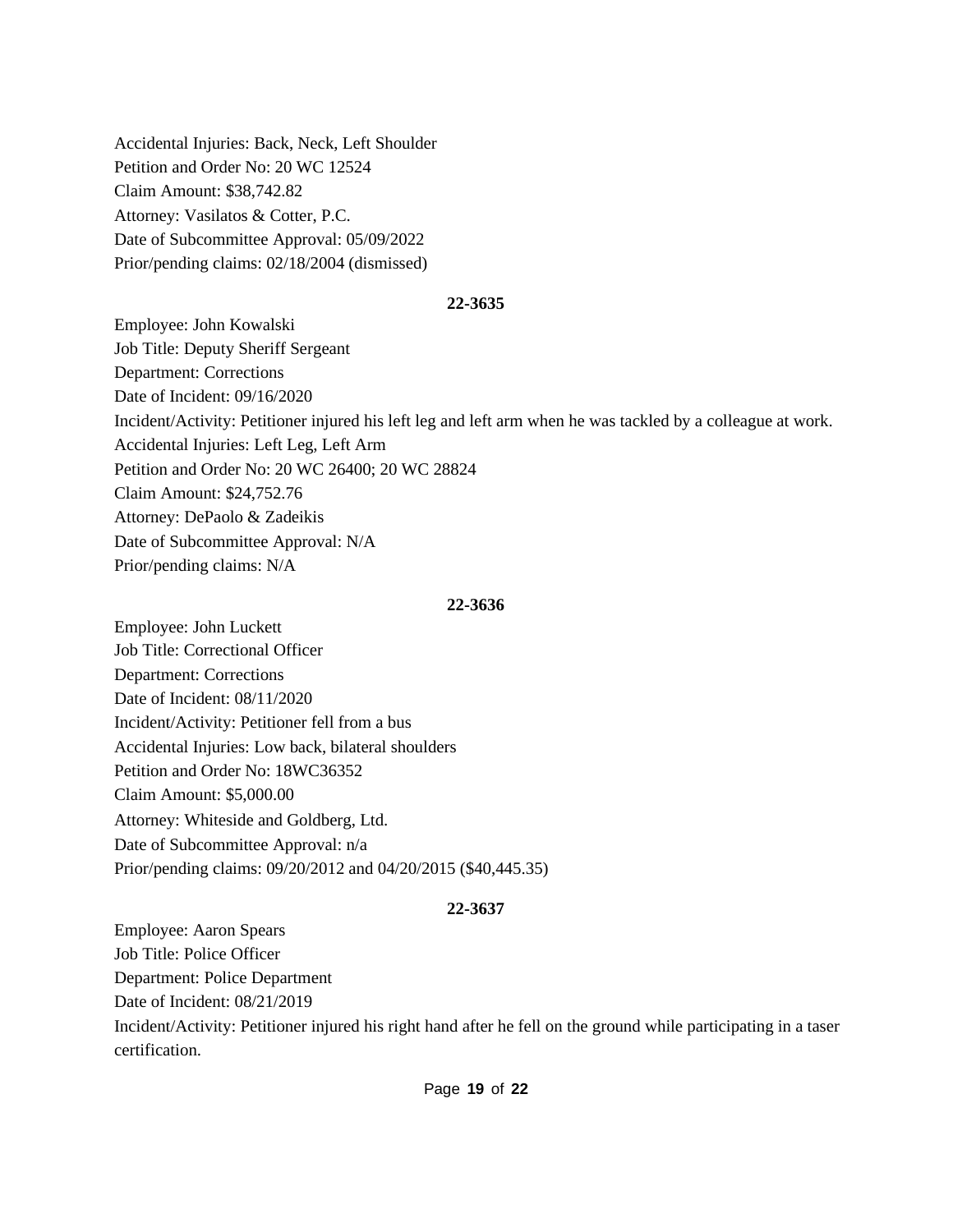Accidental Injuries: Right Hand Petition and Order No: 19 WC 26956 Claim Amount: \$10,000.00 Attorney: Block Klukas Manzella & Shell, P.C. Date of Subcommittee Approval: N/A Prior/pending claims: 01/04/2009 (\$15,682.50)

#### **22-3640**

Employee: Helen Siaj Job Title: Sheriff Deputy Department: Sheriff's Department Date of Incident: 10/13/2011 Incident/Activity: Petitioner injured her neck and back following a car crash Accidental Injuries: Neck and Back Petition and Order No: 11WC40887 Claim Amount: \$1.00 Attorney: Vrdolyak Law Group LLC Date of Subcommittee Approval: n/a Prior/pending claims: n/a

### **22-3641**

Employee: Sierra Armstrong Job Title: Youth Development Specialist Department: JTDC Date of Incident: 10/29/2019; 07/26/2020; 11/03/2020; 03/01/2021 Incident/Activity: Petitioner sustained a left shoulder injury during an altercation; Petitioner sustained a low back injury following a fall in a bathroom; Petitioner sustained a low back and left wrist injury following a fall on a wet surface Accidental Injuries: Low Back, Left Wrist, Left Shoulder Petition and Order No: 21WC18703; 21WC18707; 22WC6407; 22WC6409 Claim Amount: \$20,231.70 Attorney: Law Offices of Steven Tenzer Date of Subcommittee Approval: n/a Prior/pending claims: n/a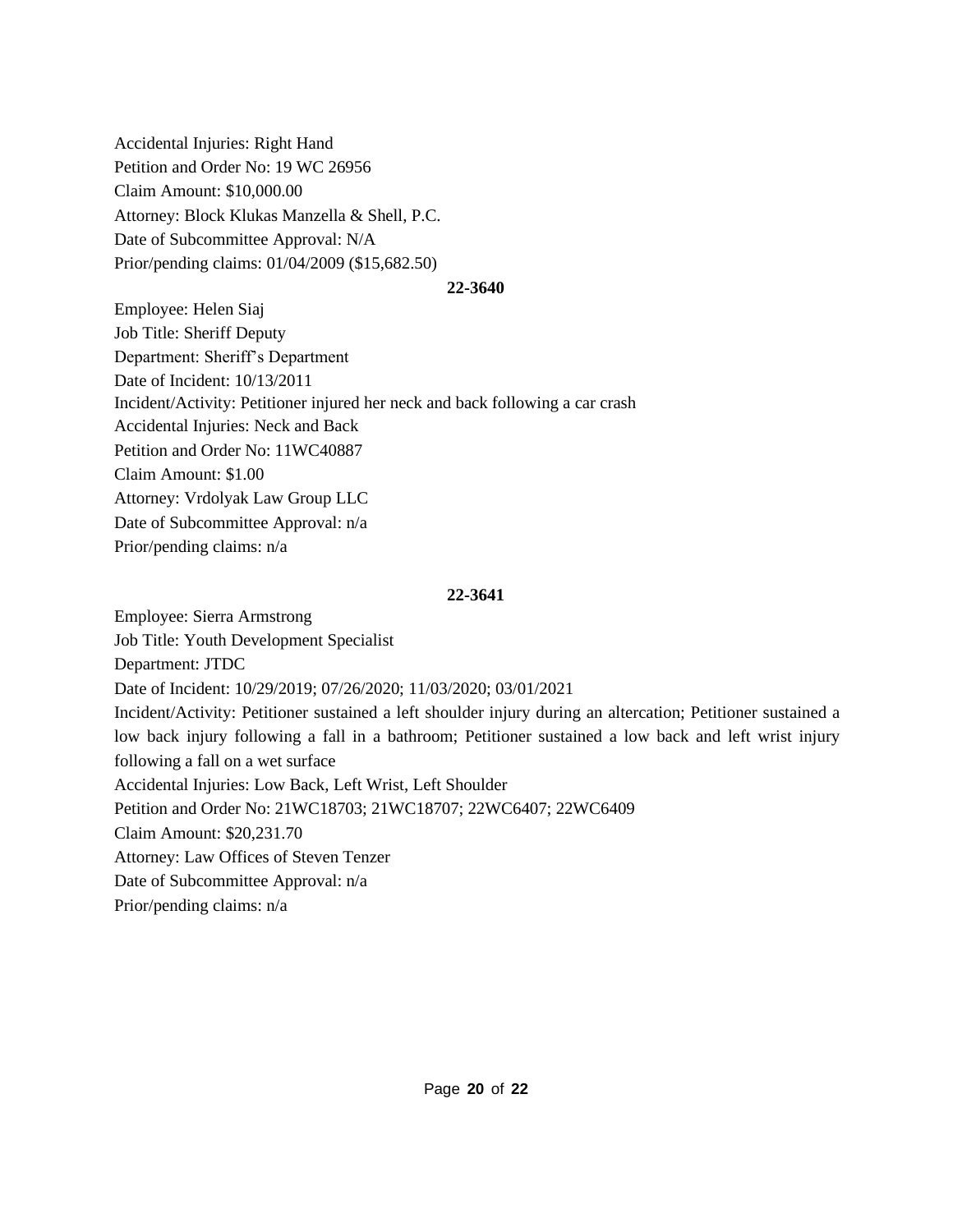## **WORKERS' COMPENSATION CLAIMS PAYMENT REPORT**

## **22-3753**

## **REPORT**

**Department:** Risk Management

**Report Title:** Receive and File - Workers' Compensation Claim Payments

**Report Period:** 4/1/2022 - 4/30/2022

**Summary:** The Department of Risk Management is submitting for your information Workers' Compensation Claim Payments for the month ending April 2022. Payments total \$1,185,231.80

## **22-3754**

## **REPORT**

**Department:** Risk Management

**Report Title:** Receive and File - Workers' Compensation Claim Payments

**Report Period:** 5/1/2022 - 5/31/2022

**Summary:** The Department of Risk Management is submitting for your information Workers' Compensation Claim Payments for the month ending May 2022. Payments total \$1,443,483.60

## **COMPTROLLERS**

## **22-3533**

## **REPORT**

**Department:** Comptroller

**Report Title:** Analysis of Revenues and Expenses for the Period Ending 4/30/22 **Report Period:** 4/30/2022

**Summary:** Submitting for your information, an Analysis of Revenues and Expenses for the period ending 4/30/2022 for the Corporate, Safety and Health Funds, as presented by the Bureau of Finance.

## **HEALTH & HOSPITAL**

## **22-3222**

## **REPORT**

**Department:** CCH **Report Title:** CCH Monthly Report

**Report Period:** June 2022

**Summary:** This report is provided in accordance with Resolution 14-4311 approved by the County Board on 7/23/14